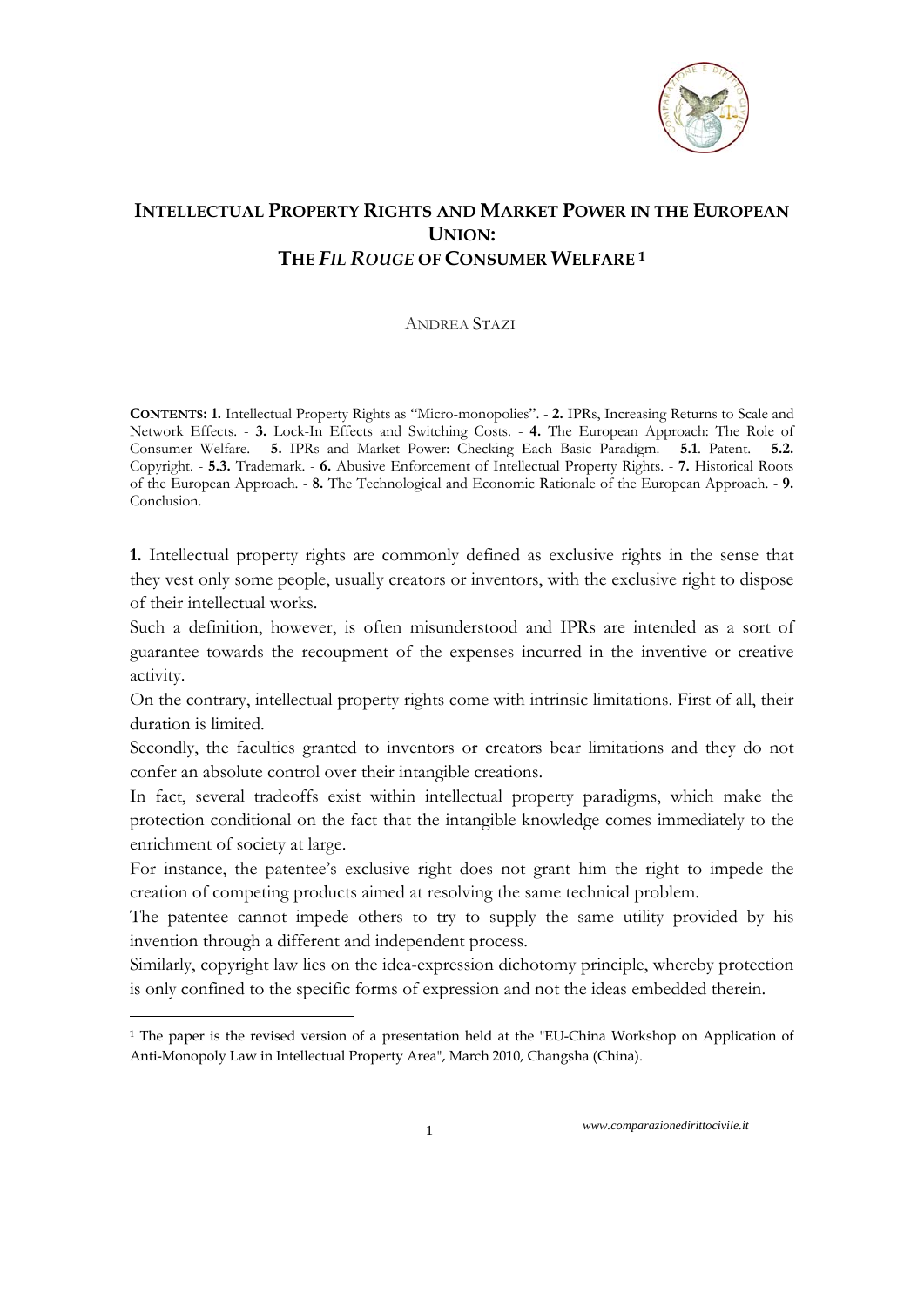

As for patent law, even under copyright law the specific result of the author's creativity will enter the public domain only after legal protection expires. Nonetheless, the ideas expressed therein immediately come to enrich society.

Because commentators, generally economists, use to refer to intellectual property rights as monopolies, there is a widespread misleading belief that patents and copyrights entitle the author to obtain a monopoly in the economic sense. This is very far from reality.

As a general principle, the exclusive power to economically dispose of a certain product vests the author with a degree of market power which is inversely proportioned to the number of existing substitutes for such product.

In the case of copyright law, for instance, usually many substitute products will exist: think about the market for books, music, movies, software; therefore, it is very unlikely that the IPR alone confers substantial market power.

The case of patents could be a little different. In the case of a blockbuster drug, for example, where no other medicines exist to cure a certain disease, the patent vests the IP owner with a good degree of market power, maybe even with a substantial market power; this, even more in the case where patents are improperly granted too far upstream.

However, it is nowhere guaranteed that such power will last along the twenty years protection granted by the patent.

A better drug, or gene-therapy, might be found a little later and the more the new product is effective, the more it will steel consumers away from the first drug.

In fact, in a great part of the pharmaceutical sector, companies invest in new molecules and drugs to find better treatments for diseases which have already some sort of cure.

The same goes for other industrial sectors, like engineering or computing, inventions often take the form of improvement products or improved processes and methods of production; so, they always come about in a market that is already there and has some players.

Therefore, while the word "monopoly" does not seem appropriate for IPRs, we can affirm that intellectual property laws give a "micro-monopoly" over a specific technical solution for a certain problem, or over a certain form of expression.

IPRs' function is to protect inventors and authors from free riding against competition by imitation, but not competition by substitution.

The degree of market power associated with these micro-monopolies will often be quite low in normal market circumstances. Indeed, a likely attempt to increase the price of the product will be profitable only when no substitutes are present in the relevant market, or when other specific circumstances exist that favour distortion of competitive market structures.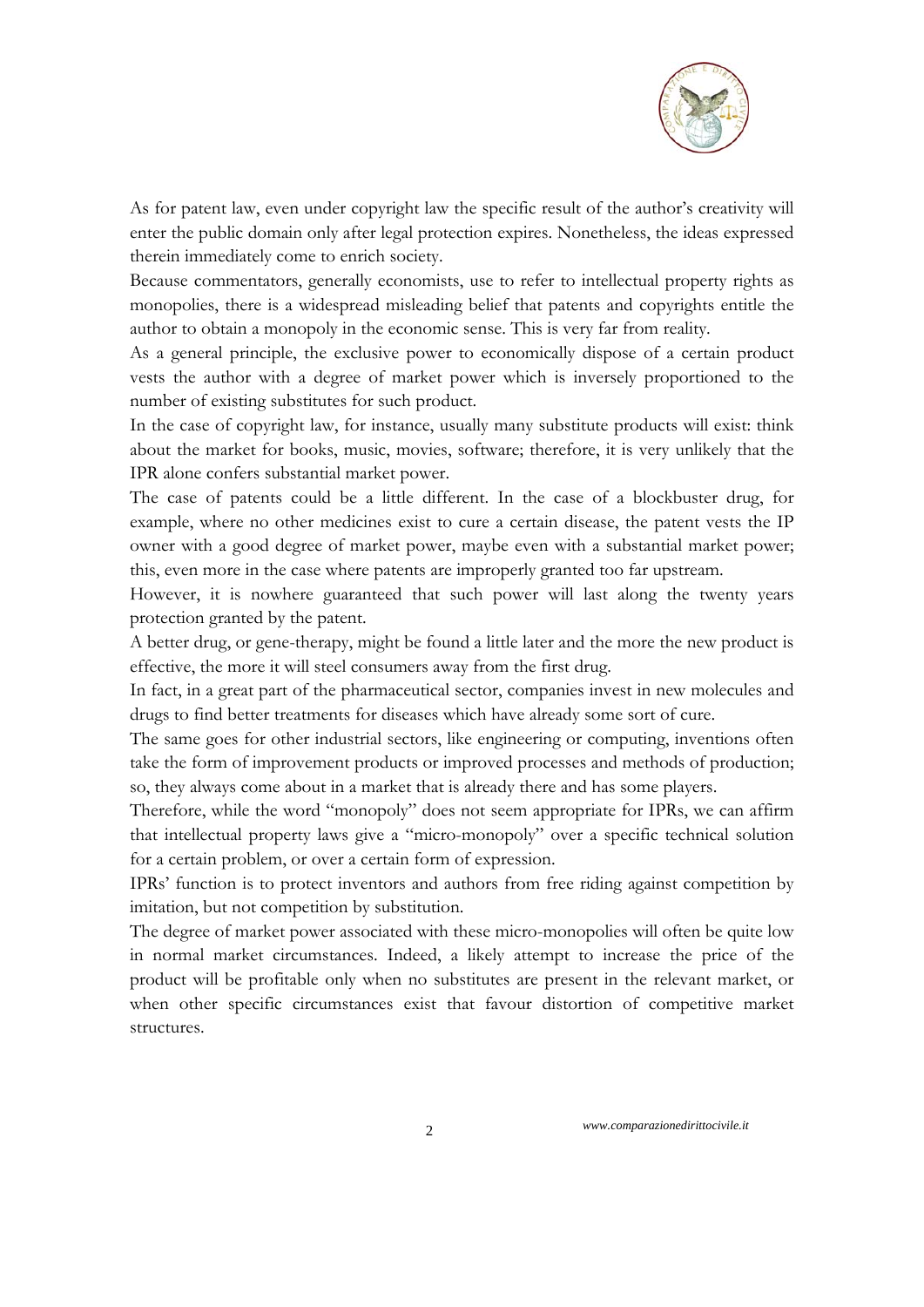

**2.** Exclusionary conduct concerning an intellectual property right usually involves an improper attempt to use the protection beyond what has been granted by the statutory norms.

This may happen because IP-owners try to stretch the protection in a way to cover mere ideas, whereas both copyright and patent law limit the exclusive right to the form of expression and to the technical embedment of the inventive concept.

Hence, they try to strategically employ their exclusive right in an attempt to monopolize or preserve dominance in a certain market.

This often occurs when the intellectual property right covers a certain raw material or input indispensable to compete in a certain market.

Alternatively, it may also happen that IP-owners employ the intellectual (micro)monopoly in a way to obtain market power in a separate but connected market segment.

Antitrust law does not condemn such behaviours tout court. An exclusionary conduct operating through IP exclusive faculties is likely to attract antitrust scrutiny only insofar as the company holds monopoly power, or there is a dangerous probability that it will acquire it as result of the conduct; or, in European antitrust law, if the company is first found to be dominant on a certain market.

Among the several factors that an undertaking can successfully employ to achieve dominance, network effects, or "economies of scale in consumption", have attracted a good deal of attention.

The term "network effect" describes the phenomenon whereby the utility a consumer obtains from a given good grows proportionally to the number of other consumers using the same product.

This phenomenon acts as a powerful "catalyst" of consumer demand, in the sense that the more consumers buy the product, the more other consumers will desire the same product.

The classical example is given by mobile phone networks. Because users know that they will get special tariffs to call users of the same network, they will choose the network mostly used by their friends. The greater the number of friends using a certain network, the more profitable will be for them to join that specific network.

This mechanism is generally called direct network effect.

Conversely, it also happens that the increase in number of buyers of a certain product causes a consequent boost in the launch of compatible products, as other companies will find it profitable to invest in products capable of use in connection with the first one.

This is the so called indirect network effect, which eventually will make the basic product even more appealing to consumers.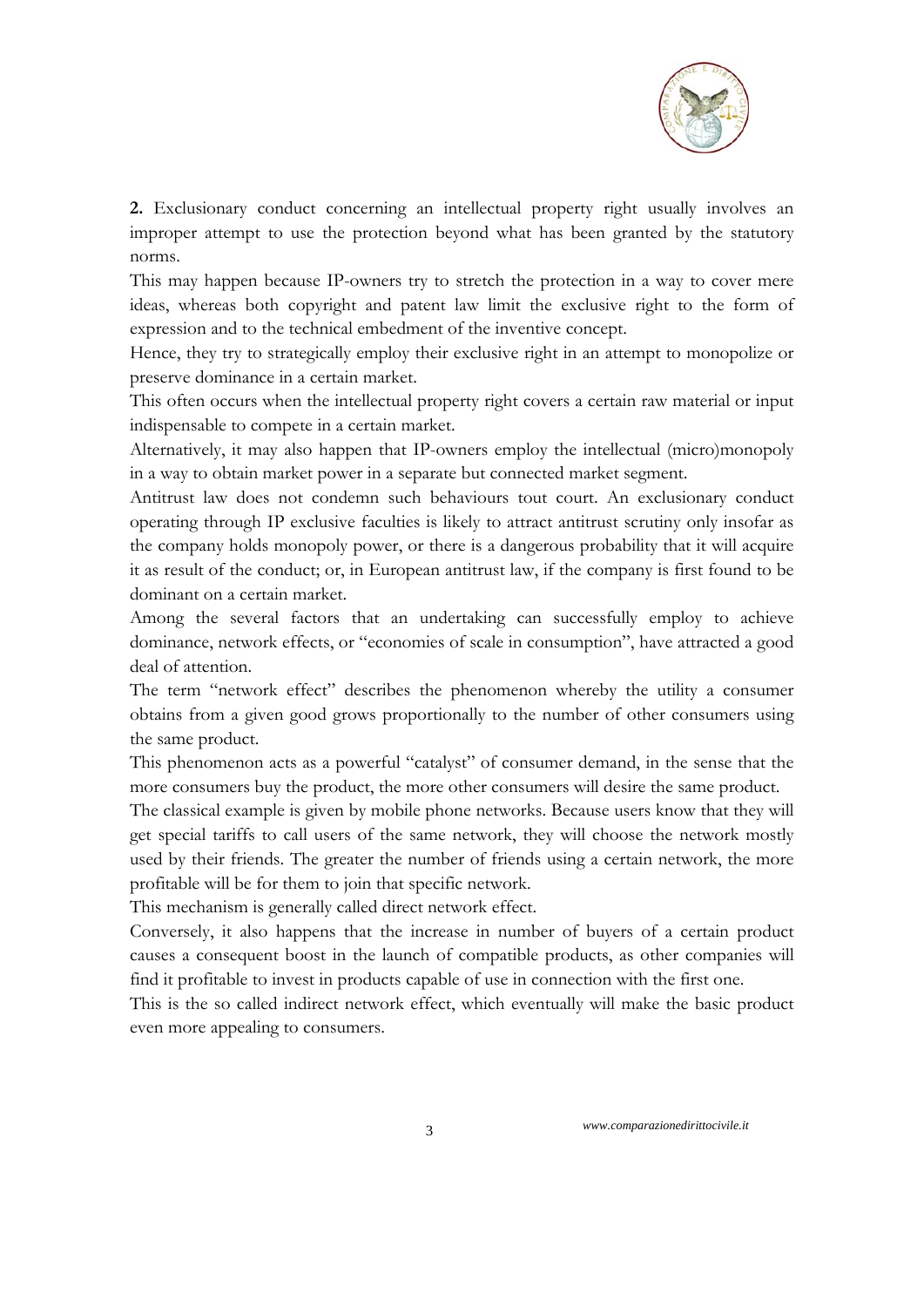

The phenomenon of network effects can prove to be particularly troublesome in markets with a tendency towards "tipping", generally high tech sectors.

The concept of a tipping market can be explained as a form of de facto standardization.

Standards are usually imposed by governmental units or by so called standard setting organizations. Other times, instead, the standard is not set and it will emerge as a result of consumers' preferences.

The phenomenon of tipping regards a market situation where two or more competing technologies or products cannot live together because consumers do not want to bear the cost of getting them all for the same use (the winner takes it all).

Indeed, tipping normally happens either for technologies used to communicate in a broad sense or where compatibility is essential.

For instance, if each telephone network company would provide a service that only allows users to talk with members of the same network, consumers should subscribe to two, three or maybe four telephone networks in order to be able to contact all people they know.

Because subscription to many networks is expensive, at the end of the day, consumers would all move to one single network which would naturally emerge as the standard.

Tipping and network effects are strictly related. When network effects exist in a certain market, they will have a pivotal role in determining the emergence of a product as de facto standard, so that network effects will tilt the overall demand towards such a product.

Anyway, the emergence of a certain product as market standard over a competing one as a result of consumers' choice does not guarantee that the selection mechanism will sort out the best technology, nor the most efficient one.

Such a choice might well be the result of a sapient evaluation and comparison made by consumers, but it might also be attributed at random factors, like a successful advertising campaign or the launch of the product at a negligible price, for instance whenever the firm knows that consumers are going to be trapped by it.

**3.** Consumers are said to be "locked-in" a certain technology or product whenever for different circumstances they feel that changing towards an alternative one would not be profitable for them in terms of either price or time or both.

For instance, where the product at issue is particularly expensive, consumers will not incur a second expense for a similar item and will rather prefer to update it.

Similarly, once users get acquainted with a product embedding a complex technology they will be reluctant to turn to a substitute product – although more advanced – because they are reluctant to incur learning costs again.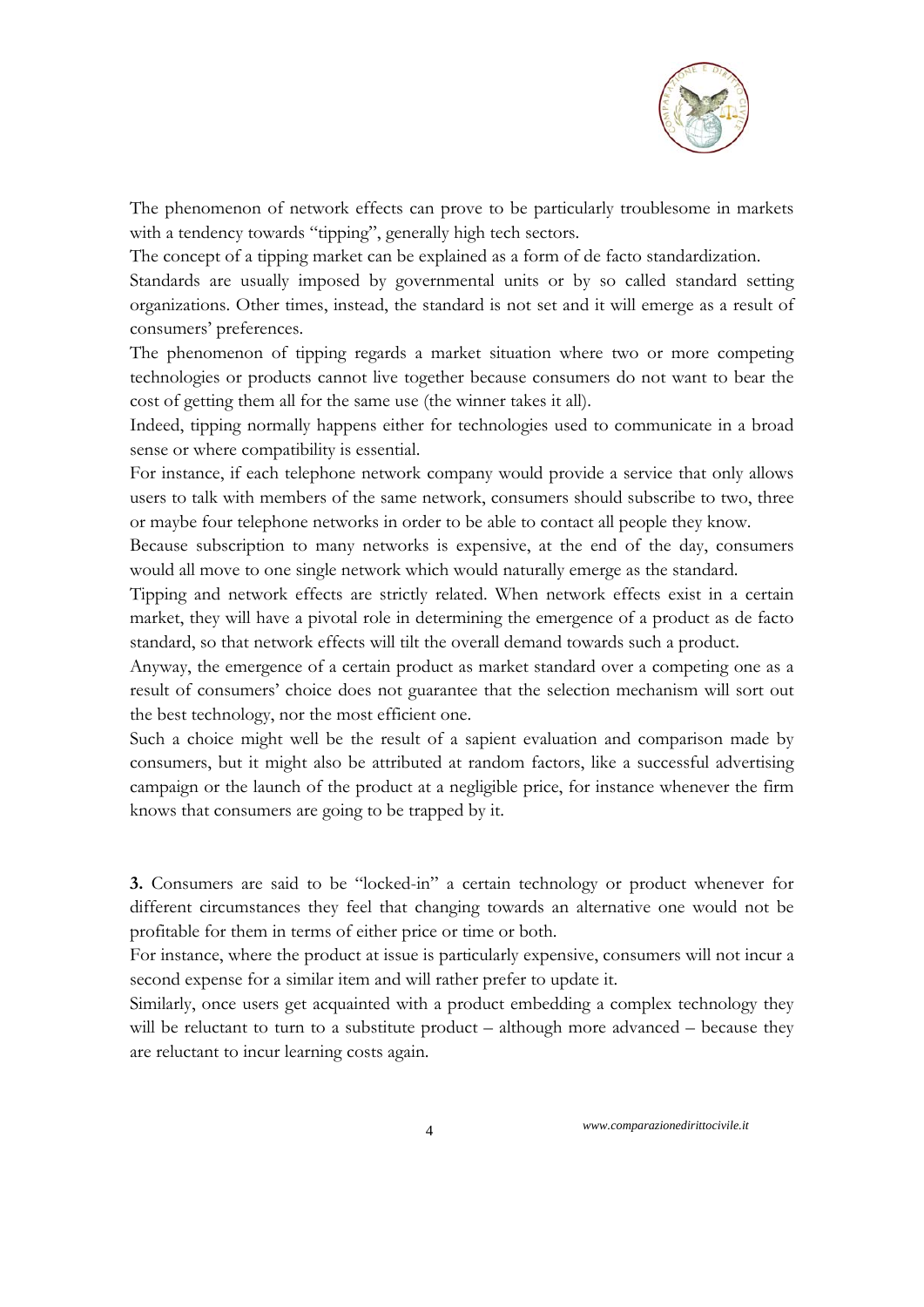

Lock-in effects and switching costs are often found together with network effects, but they can also exist separately from the latter.

Moreover, while both set of effects often take place in high tech markets, they are possible also in more traditional ones.

To recap, we have seen that while IPRs alone are rarely sufficient to vest companies with a degree of market power likely to negatively affect market dynamics, when such rights are coupled with different kind of economics effects the scenario changes.

The combination of IPRs, network effects and lock-ins can sensibly alter competition leading to inefficient results, such as the persistence of the second best technology to the detriment of technological process, with a consequent social damage.

**4.** The American case law, throughout the presumption set in the Data General case and confirmed in Xerox, seems to grant IP-owners a sensible advantage in that their unilateral conduct will always be presumed legitimate, unless the plaintiff is successful in proving the contrary.

Conversely, the European system has endorsed a more balanced approach. The focus of European assessment has not be placed upon whether protection of IP may or may not amount at a first glance to a legitimate business justification.

Rather, European bodies have focused on the overall market scenario where intellectual property, together with other market circumstances, exert their effects.

In such a framework, consideration is given to the fact that the dominant undertaking might have acted to protect and safeguard its own business.

However, such considerations are not simply based on IPRs but on the overall situation the dominant firm has been facing.

For instance, even the ECJ, responding to the preliminary ruling in the IMS case, stressed the role network and lock-in effects had played in the overall situation, together with IPRs.

EU antitrust enforcement is mainly concerned about preserving a competitive structure of the market, and when such scenario is at risk, it is not excluded the possibility to constrain the use of IPR insofar as this would be the only feasible way to restore competition; this, although it is acknowledged that the possession of patent or copyright is not in itself the cause of the abuse.

European bodies are well aware of the potential dangers stemming from a too lenient imposition of a duty to share upon dominant firms. This is exactly why the Commission has elaborated a specific test, the so called Magill test, different from both mere essential facility test and refusal to deal assessment.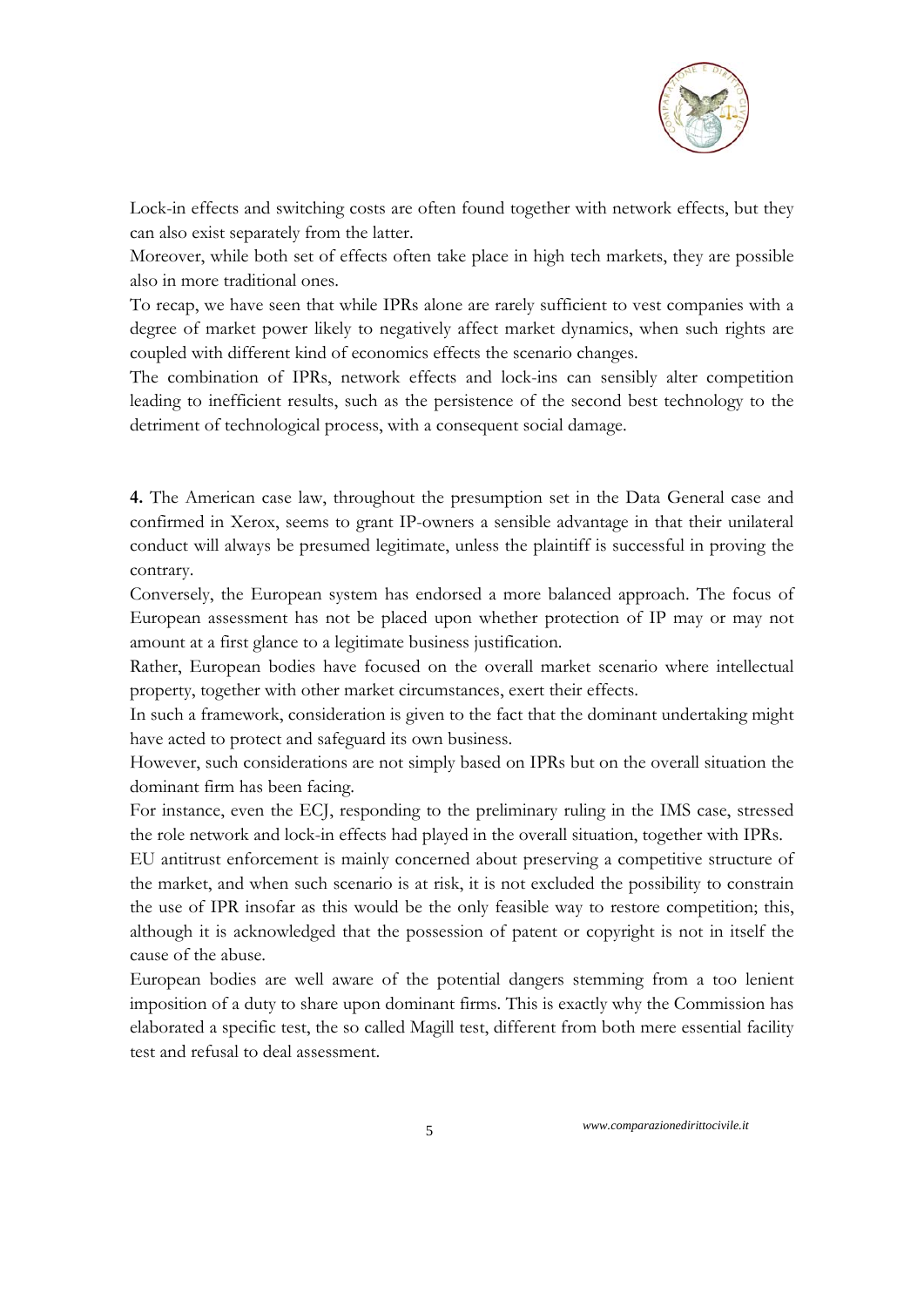

It may even be argued that the Magill test is too restrictive insofar as it is interpreted to require all the exceptional circumstances listed in the test to be cumulatively met.

In particular, the requirement to show that the dominant firm intends to reserve to itself a separate derivative market for a new product is surely troublesome to comply with and unnecessary for several reasons.

In fact, it may but it also may not happen that the dominant company attempts to leverage its power on a secondary related market.

Furthermore, in cases where such leverage takes place, it is very rare that the behaviour concerns an entirely new segment where neither the dominant company nor its rivals have competed before.

The requirement is unnecessary, too, because it seems to support the misleading assumption that IP-owners are allowed to monopolize the entire market relating to the item for which IP protection has been granted.

Actually, as I mentioned before, IP paradigms are not meant to work as a future guarantee for R&D expenditures, nor IP laws have ever been intended to grant monopolies in an economic sense.

Moreover, it shouldn't be assumed that consumer welfare can only be damaged throughout the foreclosure of competition in a secondary market (and not in the first one).

In this framework, as far as the role of consumer welfare is concerned, first of all we have to underline that IP and competition laws have different policy goals which cannot be easily harmonised with one another.

No-one would claim that the goal of competition law and policy would be the promotion of innovation, as well as no-one would claim that IP laws aim at fostering competition.

Anyway, IP and antitrust laws may be called complementary in that they aim at different but often synergic objectives.

The synergy exists insofar as protection of competition and openness to markets favours and spurs innovation.

So, both IP and competition laws are ultimately aimed at protecting society at large, and hence consumers.

However, it is important to highlight that the term consumer welfare has different nuances. In particular, while it is correct to assert that IP laws want to spur creativity and technological process to the benefit of society, it would not be appropriate to affirm that IP laws wish to protect consumer welfare in the sense of low prices and increased quantities offered in the market.

As a consequence, an assessment of a case at the intersection of IP and competition law should evaluate how a likely decision in favour of IP-owner is going to affect the innovation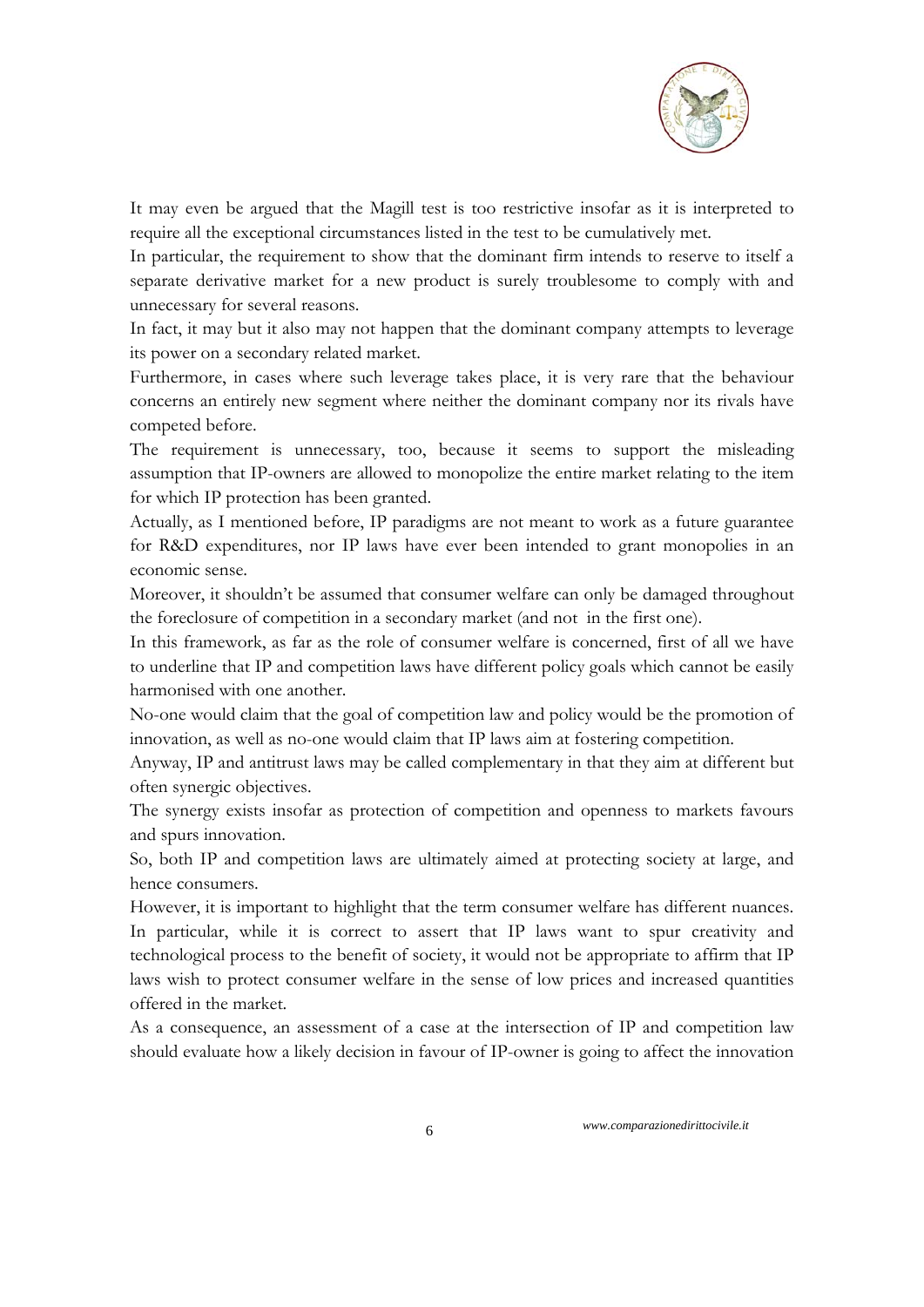

process in the long run; so, if consumers will actually benefit later on in terms of increased innovation.

**5.** In such framework, the relation between IPRs and market power must be pointed out with respect to the exceptional nature of the antitrust interference in the context of the European Community approach which I have described before.

This exceptional nature means a denial in principle that the power to exclude unauthorised third-party access – a power normally associated with IPR ownership and distinct from the exercise of contractual powers of disposition that can have anti-competitive effects – can per se confer a degree of market power that warrants antitrust interference, and hence the imposition of an obligation to grant paid access to the IPRs.

Only where special circumstances render the exercise of those exclusionary powers a barrier capable of foreclosing access to one or more markets – and not simply access to just one product among the many available on the market – such interference takes place.

Having said that, identifying such circumstances cannot be done in relation to intellectual property rights at all.

The study of intellectual property rights calls for a highly differentiated analysis, even without forgetting that IPRs are part of an overall system, founded on the common power of IPR holders to combat free riders and infringers.

Let's now proceed to the analysis of the basic IP paradigms, in order to check if, when and how, each entitlement might correspond to a situation of market power in an antitrust perspective.

**5.1.** First of all, as far as patents are concerned, as I mentioned before patents institutional mission is to grant inventors a micro-monopoly on the given specific technological solution they have developed, and not a macro-monopoly on the industrial sector or niche that solution belongs to.

In fact, patents cannot prevent competitors from developing and marketing – and indeed patenting, too – any different competitive solution aimed at the same function of the first invention.

Moreover, subsequent competitive innovation is fostered by several built-in mechanisms of the patent paradigm itself, in particular the public disclosure of a full and exact description of the invention.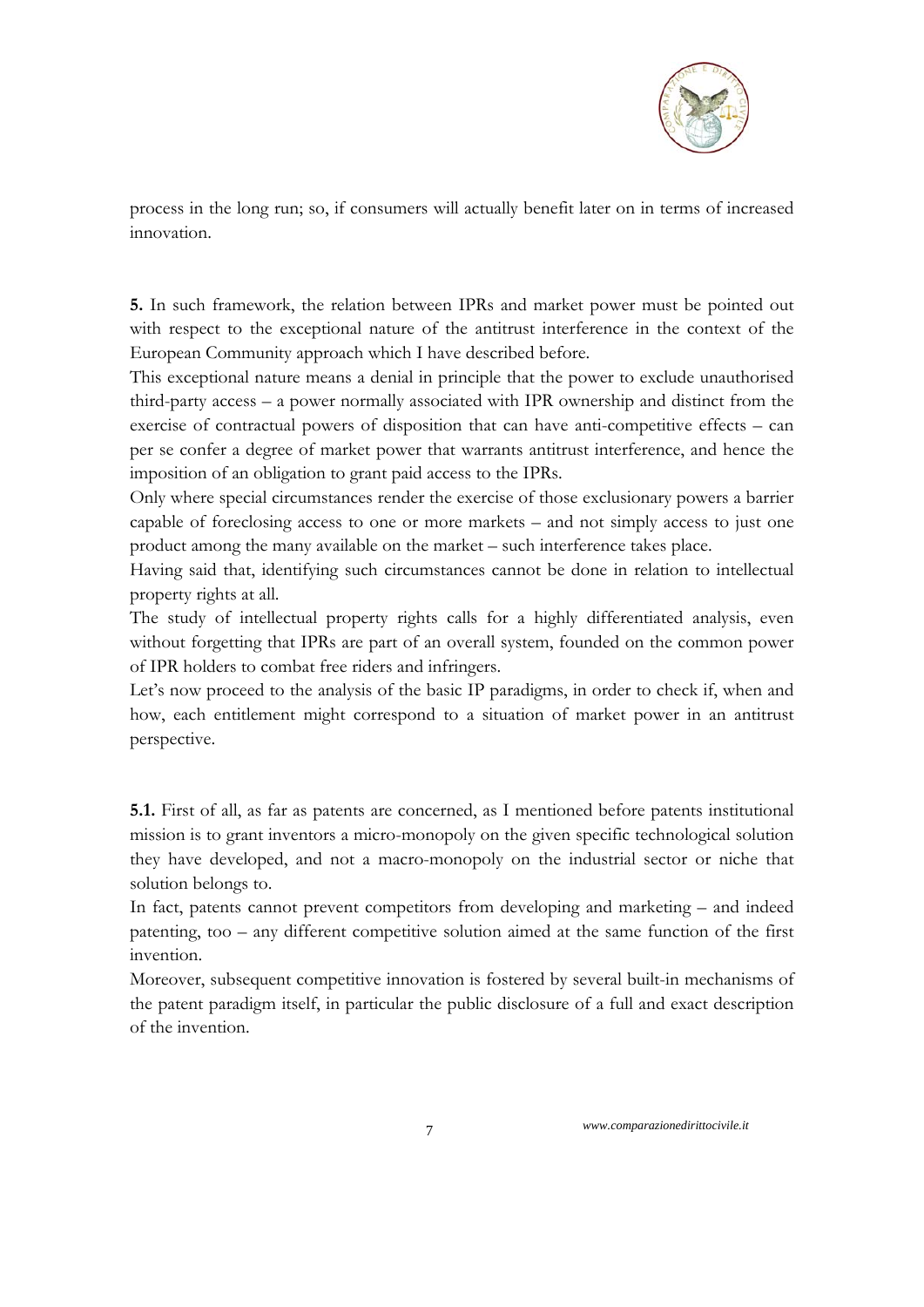

The denial that ownership per se of a patent can be tantamount to market power that is relevant for antitrust purposes, thus affirming a duty to grant paid access to third parties, must hold true also in cases where the patented invention results quite superior to the prior art and hence becomes de facto dominant: think of a new drug dramatically improving the cure of perilous diseases.

Other competitors will always be able to produce a better cure for the same disease, based on the application of other molecules, and if they eventually come up with it, they will break into the market with their more advanced product.

Anyway, as far as meeting consumer interests and incentivising subsequent innovation are concerned, there is always the rule on cross-licence in favour of highly valuable dependent inventions.

Such rule is provided for within the patent system itself and its application is totally independent of any antitrust considerations, in particular the holding of market power.

The assessment of "antitrust-relevant" market power should be limited to two hypotheses, expressing absolute foreclosure of competition:

1) The patented innovation has been formally selected by law or specific bodies as "the" productive industrial standard. Think, for example, of the single vaccine that health authorities have approved (in Italian law, this is a case of "legal monopoly", regulated by a duty to deal on a non-discriminatory basis, according to article 2597 of the Italian Civil Code); or think of the choice, by the European Telecommunication Standards Institute (ETSI), of a certain technology as the industrial standard.

2) A patented technology has become the de facto dominant standard in a sector characterised by factors such as network effects which, locking in consumers and users, may alter the balance between present and subsequent innovation, making it impossible for competitors to enter into the market.

Such two hypotheses should also concern competition on the primary market, hence at a horizontal level.

In this direction, we must consider that the non-voluntary (cross-)licence mechanism, provided by article 31 of the TRIPs Agreement in favour of derivative inventions of high technical and economic value, applies to derivative innovation realised at any market level, thus even in the same primary market as the prior invention.

**5.2.** Although the smaller breadth of copyright protection as compared to patents would suggest that individual copyright material is rarely the source of significant monopoly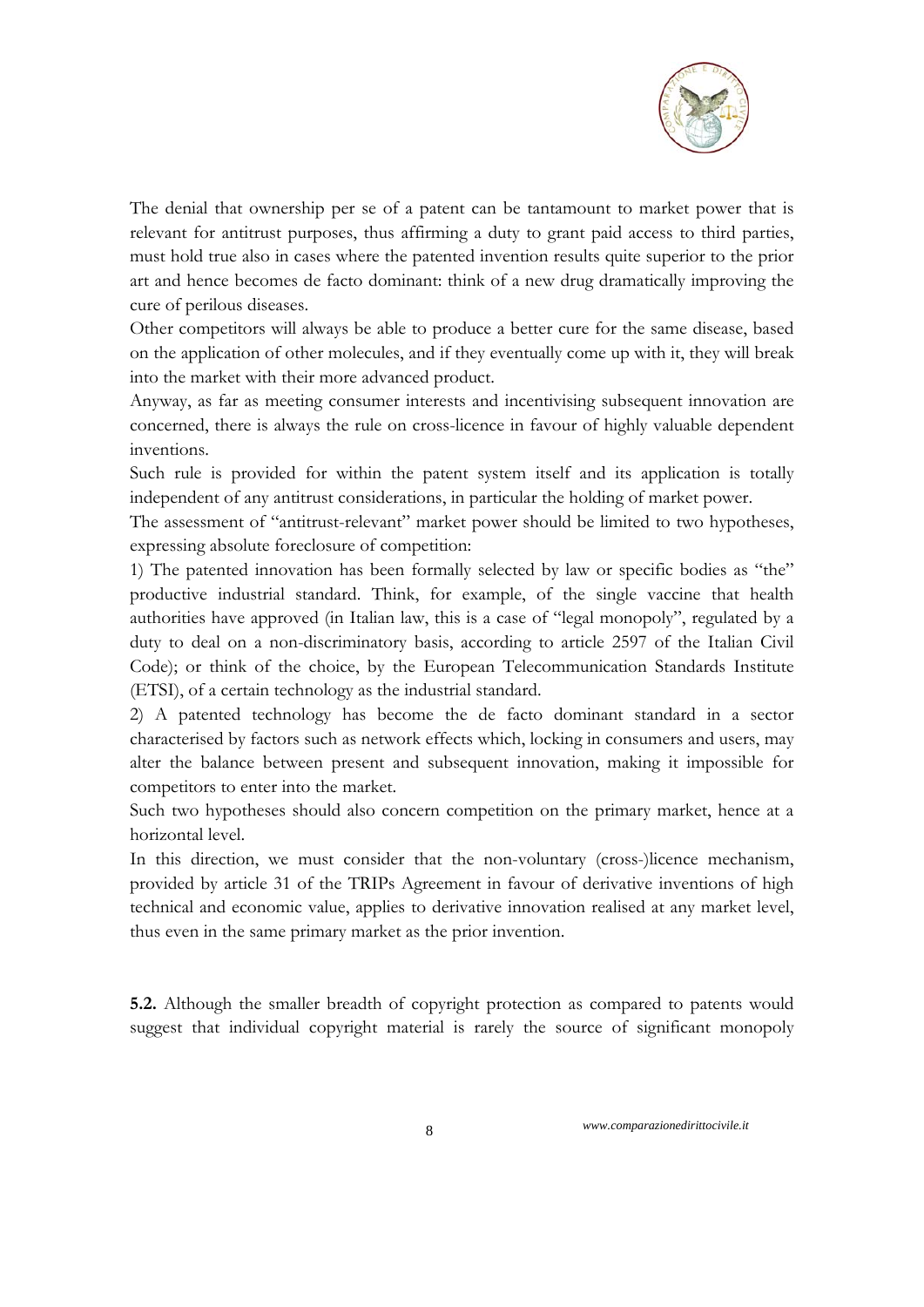

power, copyrights have been involved in important competition law cases, such as Magill, IMS Health and Microsoft.

In general copyright, in the original classical paradigm – protecting only expression and not underlying ideas, and referring to non-utilitarian creations of purely intellectual enjoyment – would not carry risks of market power in the proper sense.

In fact, that kind of protection, as applied to that kind of creation, allows an infinite degree of substitutability, unlike in the field of utilitarian innovation.

In this "classical" domain of copyrighted works, the problem of third parties' access is not essentially of a competitive nature.

It relates to the diffusion of culture and information, hence must be solved by a substantial rebalancing of interests enhancing the rights of citizens-users.

A different scenario occurs when copyright, trespassing on the classical division with patents, expands to cover such technological products as computer programs, fictitiously assimilated to a literary work and where the form is driven by the functional goal.

Here, antitrust interference should be allowed under the same rationale, and in the same basic legal framework as for patents.

This, indeed, with even stronger justification, since copyright protection is unselective on the merits and thus can cover even very "weak" innovation.

Moreover, again differently from the field of patents, the copyright owner is under no obligation to grant any licence whatsoever to the author of a derivative work, even if the latter is of high cultural importance.

Indeed, unlike in the general (common) copyright model, the rules governing technology copyright do not grant any freedom to third parties to implement a derivative innovation.

In the field of computer programmes, reverse engineering is allowed just for purposes of "interoperability" with other programmes, so not also in order to allow the development of improved software.

In this framework, several studies have shown that copyright creates monopoly power and that the majority of information goods markets follow a pathway of progressive concentration both at a national and international level.

It has also been found that some characteristics of such markets – such as the existence of economies of both scale and scope on the supply side and network externalities on the demand side – are self-reinforcing and contribute to creating and strengthening dominant positions and consolidations in the copyright area.

The anti-competitive effects of copyright protection of software, particularly of interfaces – which allow the interoperability of different pieces of software or hardware – have been central in several cases, notably involving the dominant software provider, Microsoft.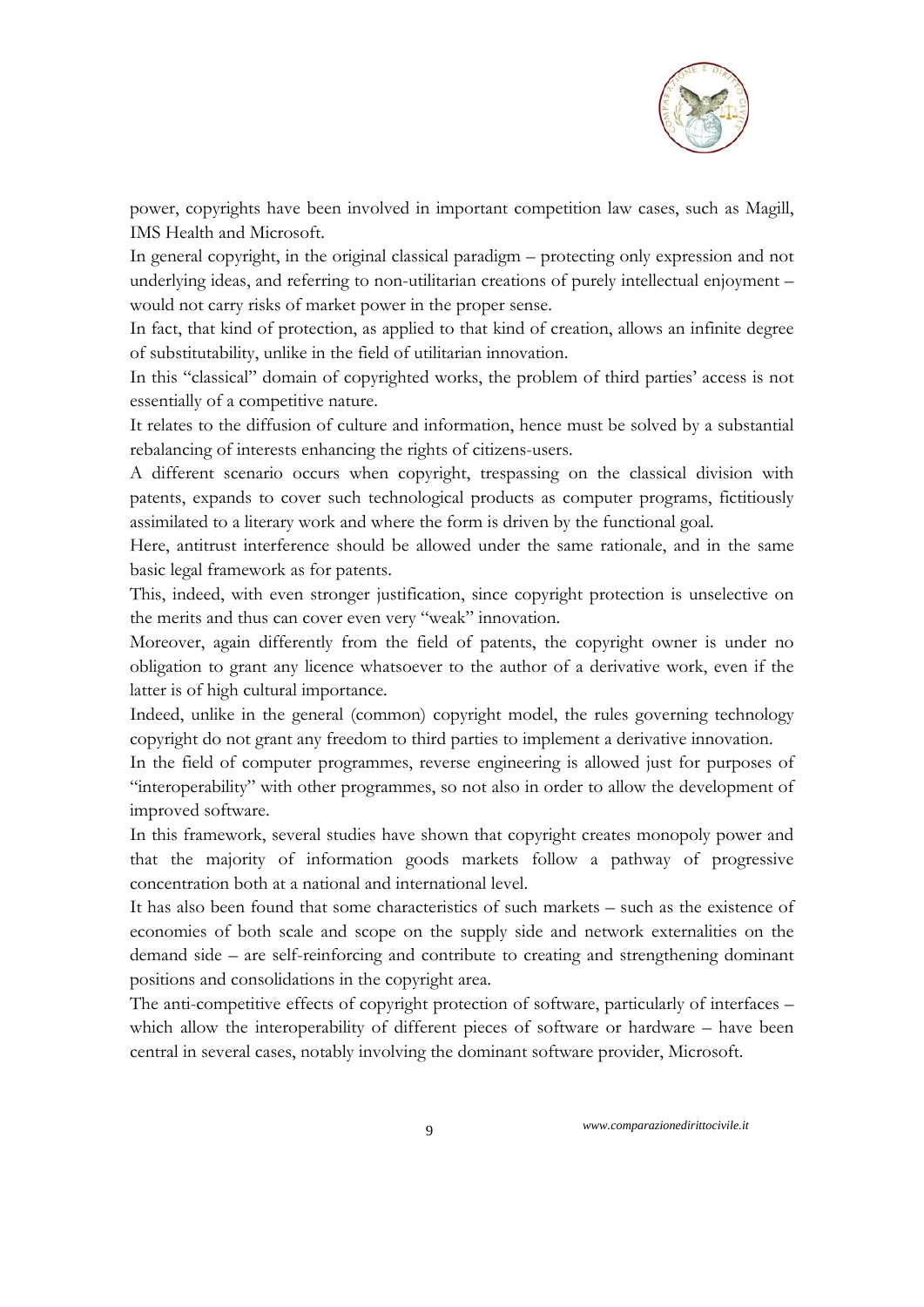

The main concern in these cases has been the possible leveraging of the monopoly power enjoyed in one market to other markets through the control of interfaces.

Therefore, in 2004 the European Commission concluded, after a five-year investigation, that Microsoft broke EU competition law by using its near monopoly in the market for operating systems for personal computers to take over the markets for operating systems for work group servers and for media players.

The Commission ordered Microsoft to disclose to competitors the interfaces required for their products to be able to communicate with the Windows operating system and to offer a version of its Windows operating systems without Windows Media Player to PC manufacturers, or when selling directly to end users. In addition, Microsoft was fined 497 million Euros for abusing its market power.

Competition law concerns have also frequently arisen in relation to copyright collecting societies.

The European Commission opened formal proceedings against the International Confederation of Societies of Authors and Composers (CISAC) and its individual national members.

The Commission's concerns included the fact that the royalty collectors were trying, by various methods, to ensure that each of them maintained exclusive access to broadcast royalties in the countries in which they operate.

By obliging commercial users to get a licence only from the domestic collection society, limited to the domestic territory, collective societies may ensure a monopoly on their domestic markets and prevent the new entrants from getting into the copyright management market.

In order to settle the case with the Commission, in July 2007 CISAC offered to grant multiterritory licences for performing rights over the Internet, satellite and cable.

In this framework, it is clear that the need to invoke antitrust law might often be avoided if the paradigm of IPRs – especially copyright – were structured, or applied, so as to reconcile in a more balanced way the interests of the first and subsequent innovators, who are often respectively incumbents and new or existing rivals.

This seems most urgent in the IT field, which is more intensely characterised by network effects, and extensively dominated by the copyright paradigm, and less friendly to derivative innovation.

In this respect, an example of more competition- and innovation- oriented regulation of intellectual property was provided in the failed proposal of Directive on the patentability of computer-related inventions, which sought to transpose to the patent framework the pro-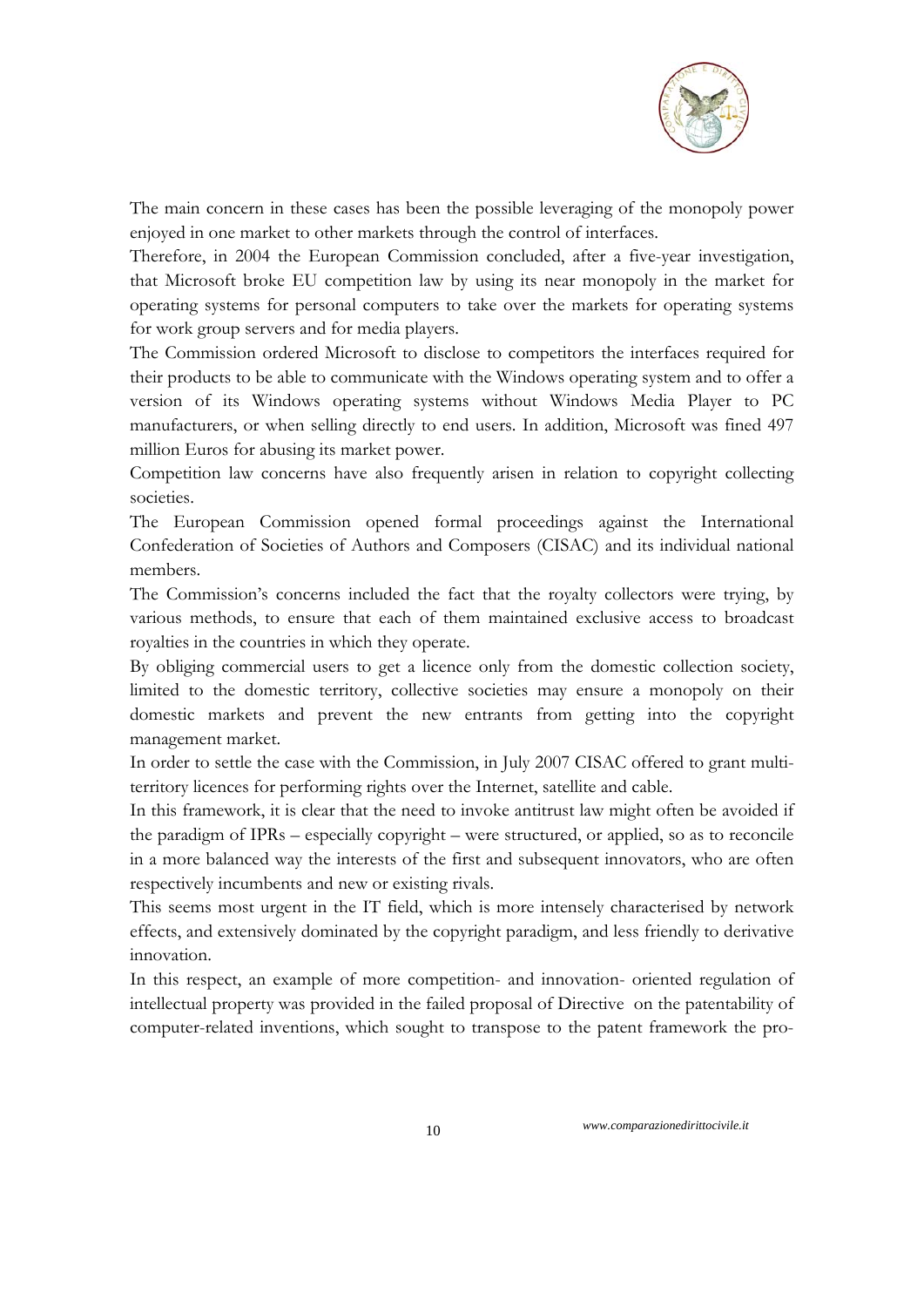

interoperability rules of Directive 91/250/EC providing for copyright protection over computer programmes.

The basic arguments and considerations just applied to patents and copyrights also apply to industrial and trade secrets, which are not protected as IPRs in proper sense.

This conclusion gives systemic support, for instance, to the EU Commission's position in the Microsoft case, regarding the refusal to give access to Window's source code of communication interfaces.

**5.3.** The general issue we are discussing affects all IPRs, including trademarks, which at first sight it seems illogical to associate with the prospect of access, that is sharing by third parties.

It could be intuitively assumed that except for the special, atypical case of geographical trademarks – which do not reflect origin in a particular firm but characteristics that are associated with a particular territory and the related traditional knowledge and can therefore legitimately be used by a number of qualified parties – the imposition of shared use of a trademark would amount to accepting, indeed encouraging, confusion about the industrial source of products.

However, this argument – while neglecting the fact that European trademark law allows coexistence agreements between the holder and third parties – fails to address the case of a trademark's selling power far exceeding its merely distinguishing effect and function.

This power, in fact, can come from the celebrity of the sign, which can be either the effect of the product high reputation or of strong advertising investments.

Such selling power can well entail strong 'lock-in' effects for consumers, also in sectors other than those that the trademark is registered for, and thus translate into market power in an antitrust sense.

When that occurs, which is possible solely for highly renowned trademarks, the trademark owner's exclusionary power can be subject to antitrust scrutiny in relation to the assessment of a dominant position created, or at least reinforced, by the control of trademarks with strong selling power.

There have been some important cases, decided by the European Commission and national antitrust authorities, whereby an "antitrust storm" undermined the excluding paradigm of the registered trademark.

For instance, a merger consolidating famous trademarks in a single ownership may lead to a situation of market power which the competition authorities may decide to reduce by ordering the grant of licences to third parties.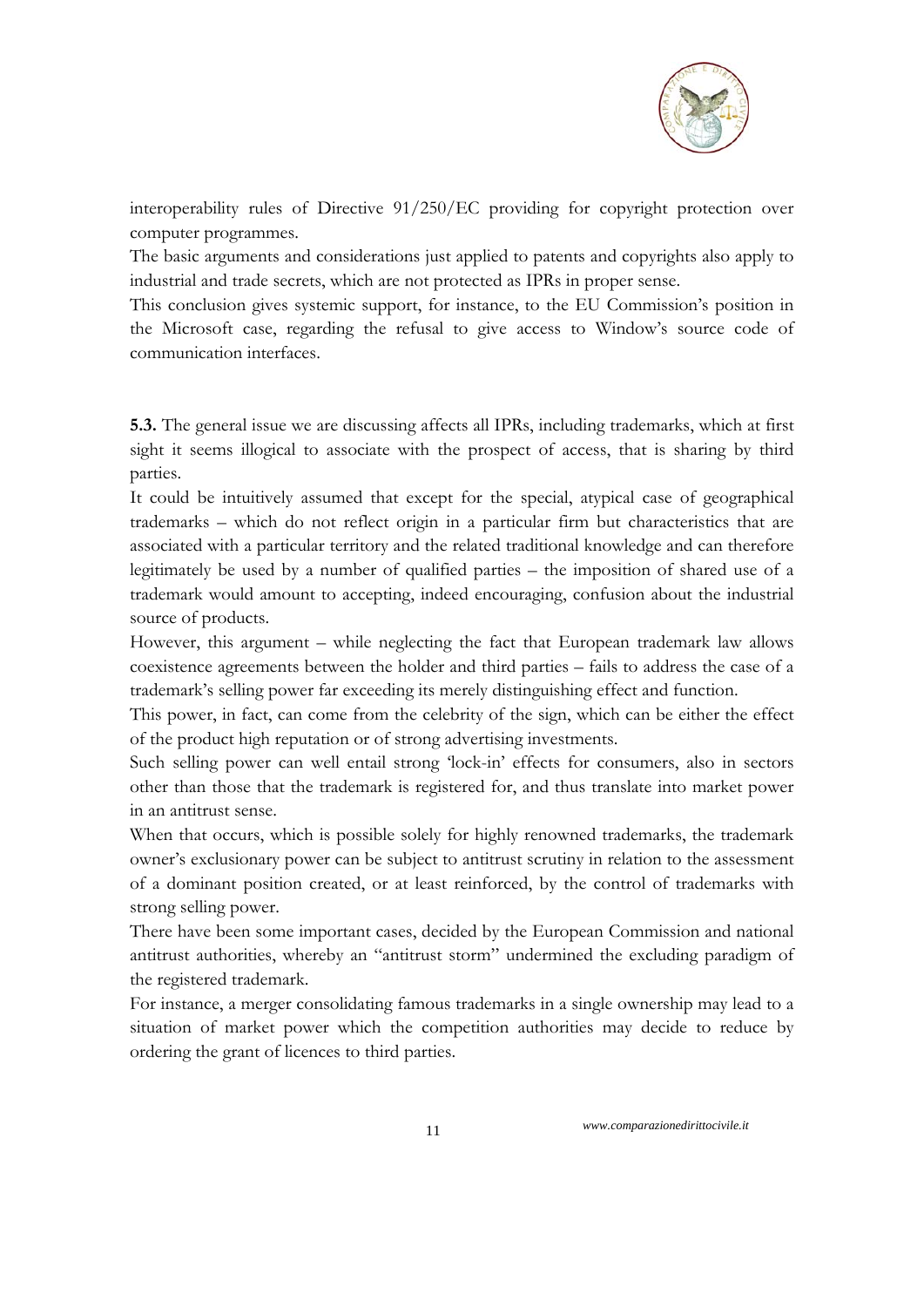

Or where an abuse of dominant position has been found under article 102 TFEU for an anti-competitive implementation of a trademark licensing scheme, the Commission has consequently imposed as a remedy that the company licenses the trademark free of charge.

Finally, reference can be made to the synergies between the trademark's appeal and the exploitation of other IPRs.

Let's think, for instance, to the case of a patented product, marketed under a certain trademark, whose commercial success and appeal is enhanced by the exclusive presence of the product on the market for twenty years.

Here, the appeal acquired by such a trademark can prolong the "monopolistic" effect of the patent, beyond the patent's expiration.

**6.** Finally, undue enforcement of IPRs can also amount to anti-competitive conduct.

In particular, preliminary injunctions may be effectively used to prevent legitimate competition. This is why courts in the US and Europe have generally taken a very cautious approach towards the granting of injunctions in patent cases.

Border measures can also be used with an anticompetitive intent.

One case relating to soymeal imports to the European Union is illustrative of the potential misuse of provisions aimed at protecting legitimate interests.

The European Regulation 1383 of 2003 empowers customs authorities to detain goods suspected of infringing IPRs.

Unlike the obligation under Article 50 of the TRIPS Agreement, which is limited to trademark counterfeiting and copyright piracy, the Directive applies to other IPRs, including patents.

The company Monsanto did not obtain a patent on its herbicide resistant technology for soybeans in Argentina, as it filed the respective application after the expiry of the applicable legal terms.

Although Monsanto obtained royalties for its technology under private contracts with seed companies, it tried to obtain an additional payment from Argentine farmers, who refused to pay any extra charge for a technology that is in the public domain.

Monsanto then targeted the importation of Argentine soymeal into Europe, on the basis of two patents that protect the gene and gene constructs, as well as the transformed cells, in a soybean plant.

Despite the fact that the patents cannot extend to industrially processed products where the genes in question cannot perform their functions, Monsanto obtained orders from customs authorities in several European countries to detain the importation of Argentine soymeal.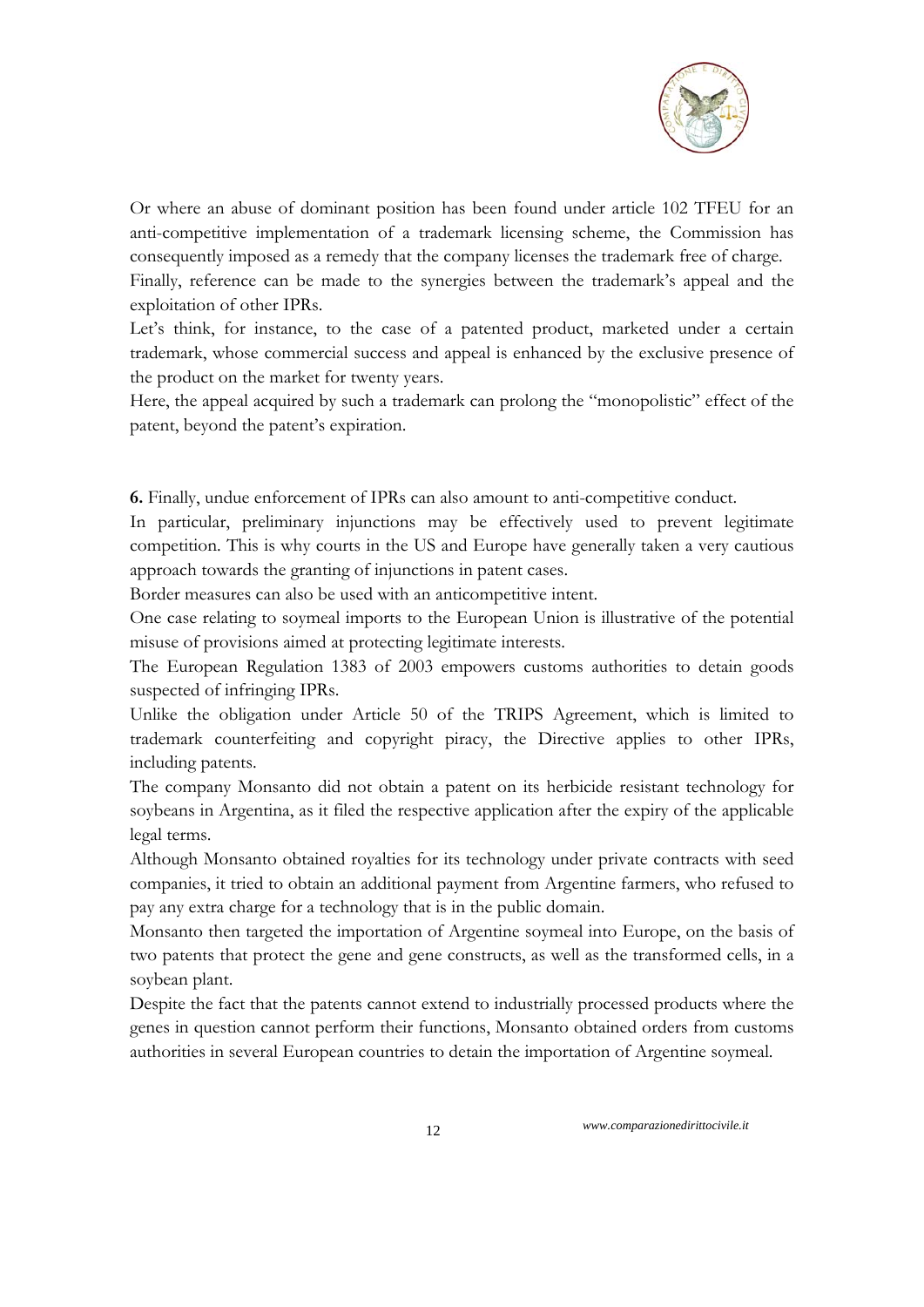

It filed lawsuits against importers in the Netherlands, Denmark and Spain, that were bound to deposit substantial guarantees to get the imported soymeal dispatched.

This case illustrates an attempt to expand the legal powers conferred by patents through an overly broad interpretation of patent claims.

If these attempts were successful, they could have an adverse effect on competition in secondary markets, as the patent owner would exercise undue market power on products not covered by patents.

**7.** Here, as in other areas of IP law, Europe offers a perceptible contrast with the United States.

In the US, as I mentioned before, the dominant opinion – boosted, albeit not specifically in an IP-related case, by the Supreme Court in the 2004 Trinko decision – is traditionally reluctant to allow any breaches in the excluding faculties of IPRs, viewed as (a) indispensable incentives to innovation, and (b) already subject to (sufficient) built-in limitations of time and scope.

In the area of patents, for instance, in the Amgen case, the scope of the patent was interpreted in the US as including possible alternatives to obtain the same end-product, whereas in Europe – in this case, the  $UK -$  the approach is stricter and the monopoly was acknowledged only on the elements that were specifically claimed.

Again, let's think of the role assigned in European patent law to compulsory licences, especially cross compulsory licences, to foster derivative high profile competitive innovation.

The multifaceted "reasonably" pro-access approach prevailing in Europe has its roots deep in the continental European theory of property.

From early Roman times, according to the doctrine of servitudes – which could be considered the substantive ancestor of the essential facility doctrine as originally applied to physical infrastructures – the theory of property law included a duty by landowners to grant access to landlocked neighbours in the specific cases where foreclosure of the latter would, for instance, have jeopardised the efficiency of their farming or breeding activity and consequently the overall productivity of the Roman economy. In other words, land property was born limited by duties grounded in social welfare.

Conversely, the application of the essential facility doctrine to IPRs achieves from the outside – through antitrust interference – the result that the specific paradigms of intellectual property do not allow to be achieved from the inside.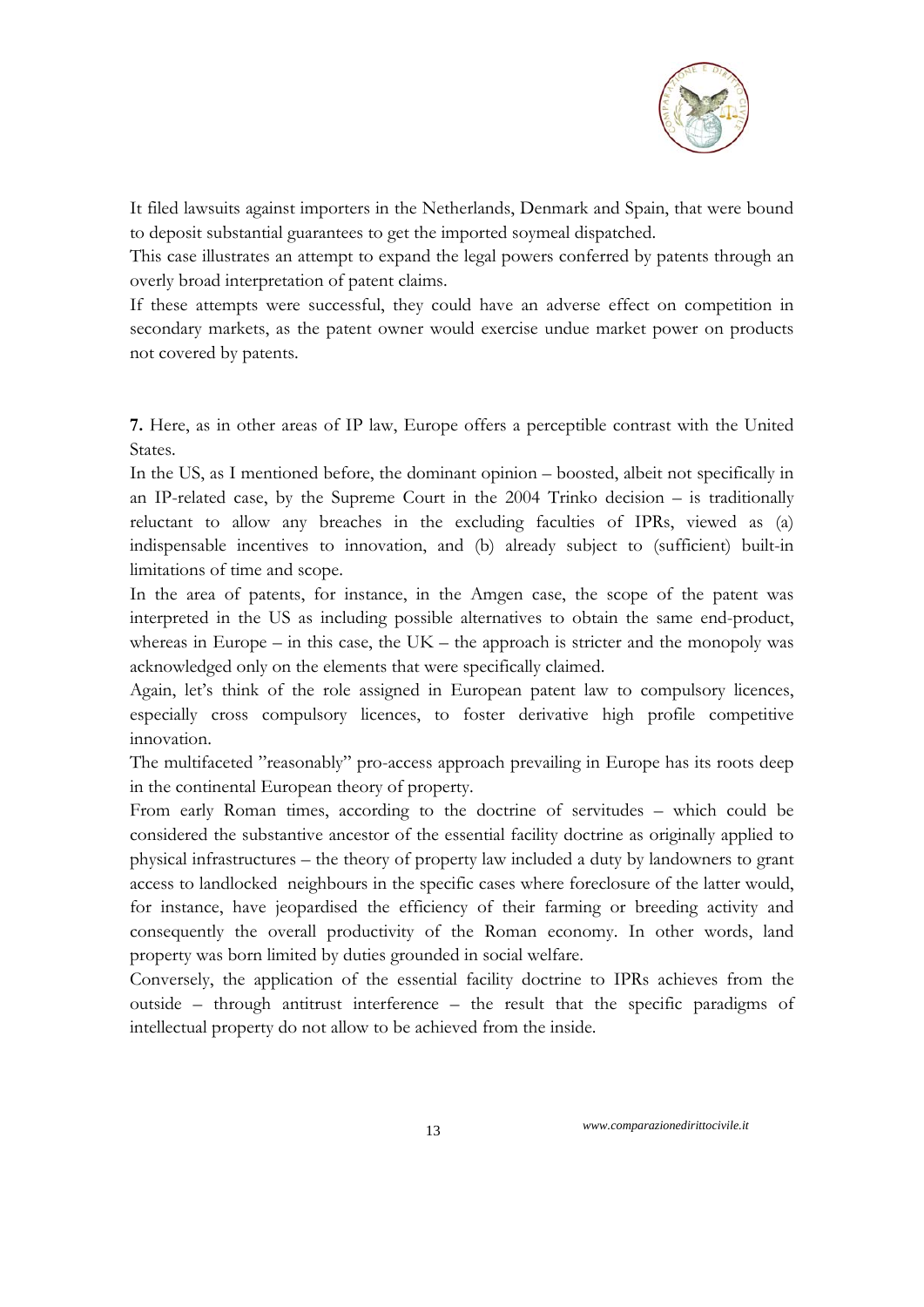

**8.** The point of departure is the modern industrial trend towards standardisation, that is the development of products and processes capable of working together with other products and processes and therefore of providing interoperability through compatibility.

Various beneficial economic effects are associated with this trend, such as the production of compatible products and services, and therefore the creation of markets separate from that of the first, standardised product.

However, in addition to these favourable effects, economic analysis has identified the risk of adverse impacts of standardisation on competition and consumer welfare as well as on the dynamics of innovation.

This is particularly so when, together: (a) standardised technology also becomes the dominant pattern on the market, thereby meaning that consumers tend to become increasingly reluctant to switch to different products, and hence suppliers are also compelled to follow the path of the standardised product; (b) the de facto dominant standard is protected by IPRs, be they patents or copyrights.

It is self-evident, in fact, that in the absence of IP protection, any standardised product or technology can be appropriated and adopted by competitors, who are free to improve them and thus put improved versions on the market.

The risk of adverse effects on competition is further intensified if the market scenario is that of information technologies, often characterised by a systemic form of competition.

This term describes a type of market on which two or more firms compete, offering consumers not a single article but a series of articles which are not only standardised in the sense I have described before, but linked by a functional bond so that consumers only benefit from joint purchase of the whole set of those articles.

Let's think, for instance, to the close functional link between the hardware of a personal computer and its operating system, and between those two items and programmes such as Internet browsers.

In the presence of this type of competition, the effects of the self-perpetuating success induced by consumers' preferences tend to be strongly emphasized.

This is due to the so-called 'network effects'. As I mentioned before, the term describes the phenomenon whereby the utility obtained by a consumer from a given article grows when, and to the extent that, others use the same product.

This phenomenon acts as a powerful catalyst of demand, with the result that once a first demand for a given article has been created, it will be self-perpetuating, continuing to attract more and more consumers to its network (this is the so-called direct network effect).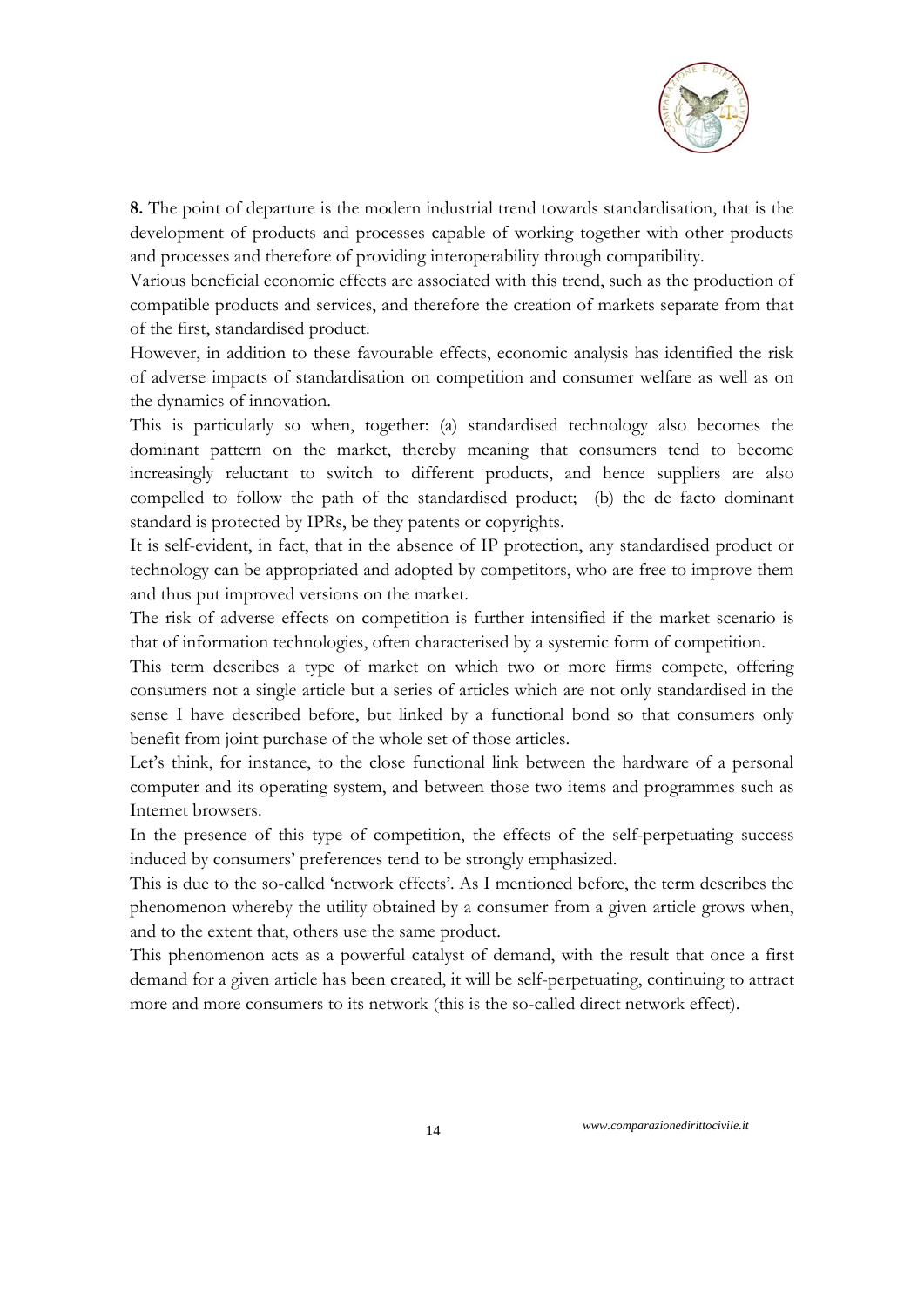

And the more the number of purchasers of the product grows, the more products compatible with it will be launched on the market, and this will make the basic product even more appealing to consumers (this is the so-called indirect network effect).

While in the "old economy" consumers' preference for a product which has become the most popular on the market does not in fact prevent, per se, other competing products from entering or remaining on the market, if network effects are present, consumers tend to be far more intensely captured by the technology initially chosen.

The costs initially incurred for purchasing and learning the technology bought, and buying a range of compatible products, discourage consumers from changing over to a new product, and consequently constitute an entry barrier for competing products, even if these are technologically superior.

Although this trend has some immediate technical advantages for consumers, the obstacles to competition may be particularly strong.

Network effects lead to the de facto dominance of a single standard, marginalising standards based on alternative technologies: even if the latter may be technically superior, as happened for instance in the famous case of video recorders, where the success of the VHS technology excluded the competitor Betamax from the market.

The anti-competitive effect is even wider in relation to secondary markets.

In the IT sectors, competition between products compatible with the standardised "first" product means creating market niches that did not exist, and were not even originally foreseen by the owner of the standard.

Anyway, the European approach does not appear to be really punitive for the owner of the IPR-protected standard, who is subject to an obligation to grant access on the basis of the essential facility doctrine.

First of all, in purely financial terms, the perception of adequate licence royalties could well maintain, or even increase, the owner's expectations of profit, and therefore its propensity to innovate.

At the same time, the burden of paying royalties, if these are really fair, could maintain a significant competitive advantage for the owner (though in a different form) through an increase in rivals' costs.

Moreover, in terms of technological development, the IPR holder could in her turn take advantage of the derivative innovation, developed by competitors as a result of the right to access.

This is legally possible in the case of patents, on the basis of the cross-licence mechanism established by article 31 of the TRIPs Agreement and widely adopted in Europe.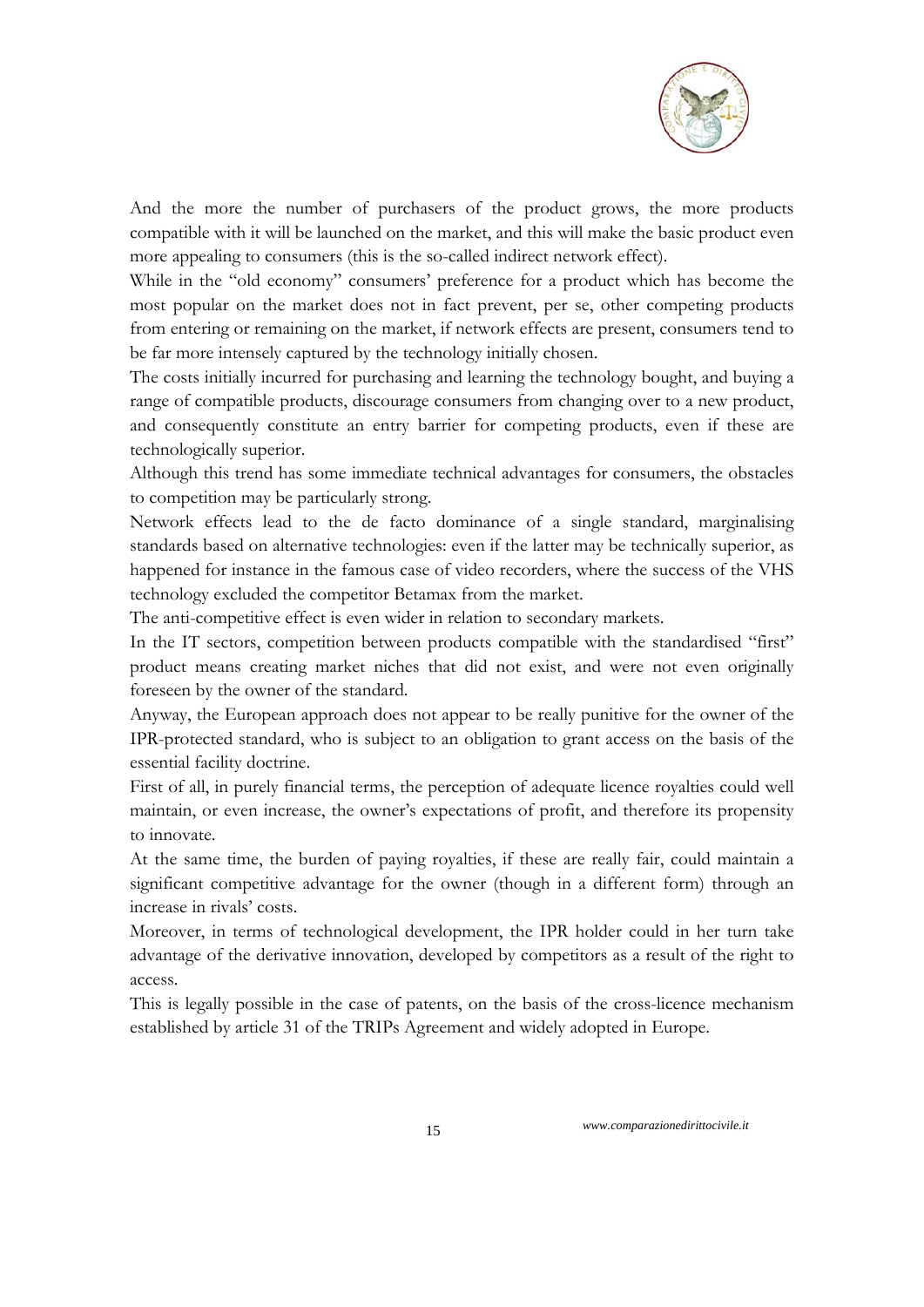

It could also occur in the case of copyright, here only through an antitrust interference for granting access.

So, the statement that antitrust interference deprives IPRs of their typical excluding powers, undermining their essential function, must be rejected.

The antitrust correction, in fact, concerns not the IPR's exercise as such, but the market situation of competitive bottleneck that has grown around the IPR, be it due to the owner's behaviour or to objective circumstances such as network effects.

**9.** We have seen how the relation between antitrust and intellectual property laws is a complex one. Because intellectual property law grants exclusive rights which may allow, in the short run, for a restriction of competition, some have considered IPRs to be in sharp contrast with competition law.

Advocates of strong IP protection firmly criticize antitrust intervention into the IP realm, claiming that such intrusion would undermine the incentive rationale which lies at the core of the IP system.

A similar conclusion has been reached by some other scholars, who assert antitrust inaptness to deal and solve the expansionist trend endorsed by IP in recent years.

Eventually, courts in different countries have given different interpretation of such a relation.

In the United States courts, with some small exception, seem to have totally accepted the criticism just outlined.

They have assumed that antitrust and intellectual property laws are complementary legislations that, in the long run, pursue the same goal: namely, the protection of consumer welfare.

In practice, however, such "complementarity" of goals has resulted, in the United States, into a IPRs' immunity from antitrust intervention.

The European antitrust agencies have shown a more flexible approach which tries to evaluate the overall circumstances of each single case.

European antitrust authorities analyze whether specific factors existed that put the dominant IP owner in such a position to overexploit her exclusive right and unduly constrain competition.

While the European approach has created growing fears into American companies that do business in Europe, actually such approach is not as far-reaching as it may initially seem.

First of all, European antitrust analysis of unilateral practices always requires a finding of dominance in the first place.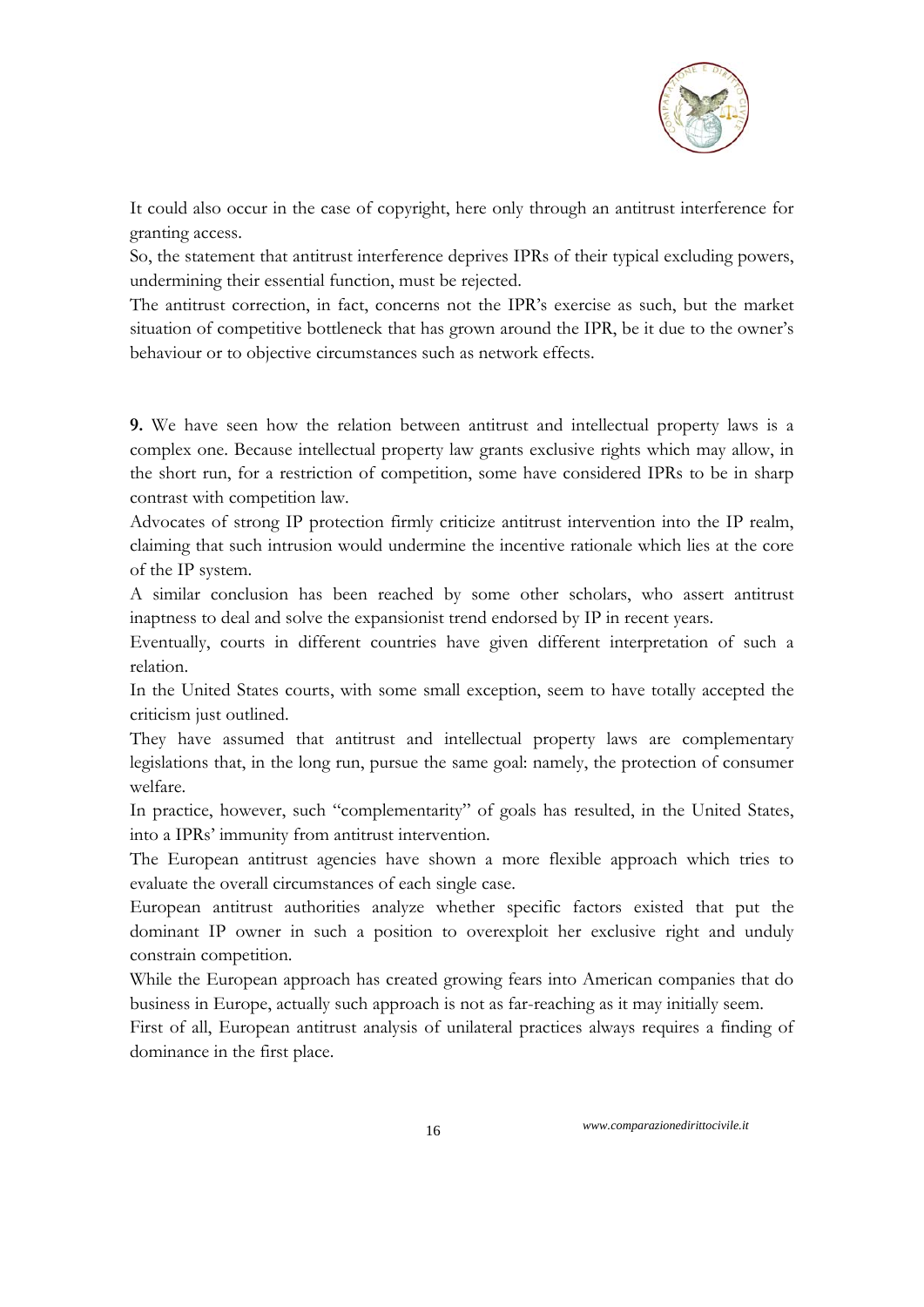

Moreover, the mere possession of an IPR has never been judged itself as proof of dominance.

Once dominance has been found, because the mere refusal to license an IP does not amount to an anticompetitive behaviour, several conditions shall be met to find an abuse of dominance.

Such divergence of approaches is also a consequence of a more generalized difference in the antitrust assessment of unilateral exclusionary conduct in the United States and Europe.

With regard to refusals to deal and essential facility cases, United States and Europe have shown different attitudes and ideas of what means are necessary to protect and foster competition.

As shown by the Trinko case, United States intends to protect competition by preserving dominant firms' incentives to compete and innovate.

In order to do so, US antitrust authorities do not force a dominant firm to deal or to license its competitors because this might reduce its incentives to invest and compete to gain a monopolistic position.

European competition law, conversely, has somehow mitigated that view with the idea that a firm who has achieved a position of dominance in the market bear a special responsibility towards the market itself, and so towards its competitors and consumers.

Such firm is not allowed certain conduct which is permitted to smaller competitors, because its position of economic and commercial strength would amplify the effects of such conduct and eventually restrict competition.

This view places lots of significance in the value of openness of markets, as fundamental condition to favour competition.

As far as intellectual property legislations are concerned, both American and European have been framed with an intrinsic pro-competitive balance.

Patent law – at least in theory – restricts the grant of the patent to severe eligibility requirements and circumscribes the scope of protection to what has been precisely discovered and claimed.

Hence, it leaves the room for third parties to invent around the patent.

Similarly, copyright covers only expressions, leaving ideas free to be taken by others.

This room that IPRs envisions for rivals to compete in the same market allows prices, even in the short run, to be driven down.

As a consequence, the assumption that IPRs necessarily restrict competition and damage consumers by diminishing quantities and increasing prices is true only to a certain extent. Competition by substitution is promoted by the same IPRs.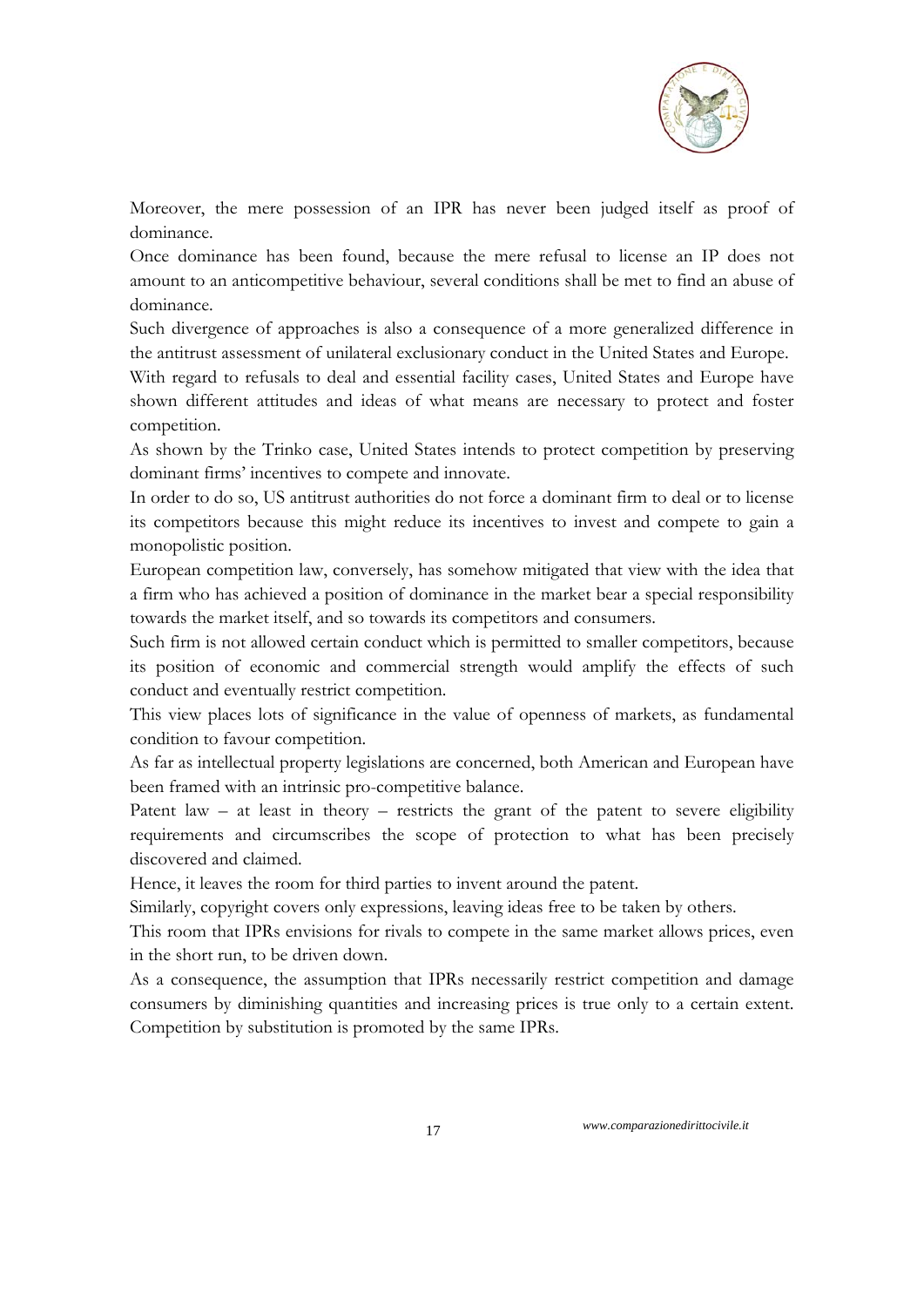

In conclusion, IP paradigms vest inventors and creators with a set of exclusive rights, but such rights do not grant absolute control over their intangible works, nor monopoly power in the economic sense.

Conversely, authors are vested with a degree of market power severely constrained by the presence of substitute products.

In general, only where peculiar economic factors – such as network effects – intertwine with IPRs, does the market power grow and IP become a potential tool for exclusionary strategies.

In such circumstances, often the product covered by IPRs gains an essential position on the market so that IP-owners, by foreclosing its access, can exclude actual and potential competitors.

In these exceptional cases, antitrust intervention is necessary, because competition is restricted, but even the whole innovative process risks being hampered, to the detriment of consumer welfare, which – as seen in this research – should be the fil rouge (in the European Union… at least) for dealing with the liaisons dangereuses between IPRs and market power.

## **ESSENTIAL BIBLIOGRAPHY**

S. ANDERMAN, A. EZRACHI (Eds.), Intellectual Property and Competition Law – New Frontiers, Oxford University Press, 2011.

E. AREZZO, Intellectual property rights at the crossroad between monopolization and abuse of dominant position: American and European approaches compared, in John Marshall Journal of Computer & Information Law, vol. 24, issue 3, 2007.

C.M. CORREA, Intellectual Property and Competition Law – Exploring Some Issues of Relevance to Developing Countries, ICTSD, Issue Paper No. 21, 2007.

18 *www.comparazionedirittocivile.it*